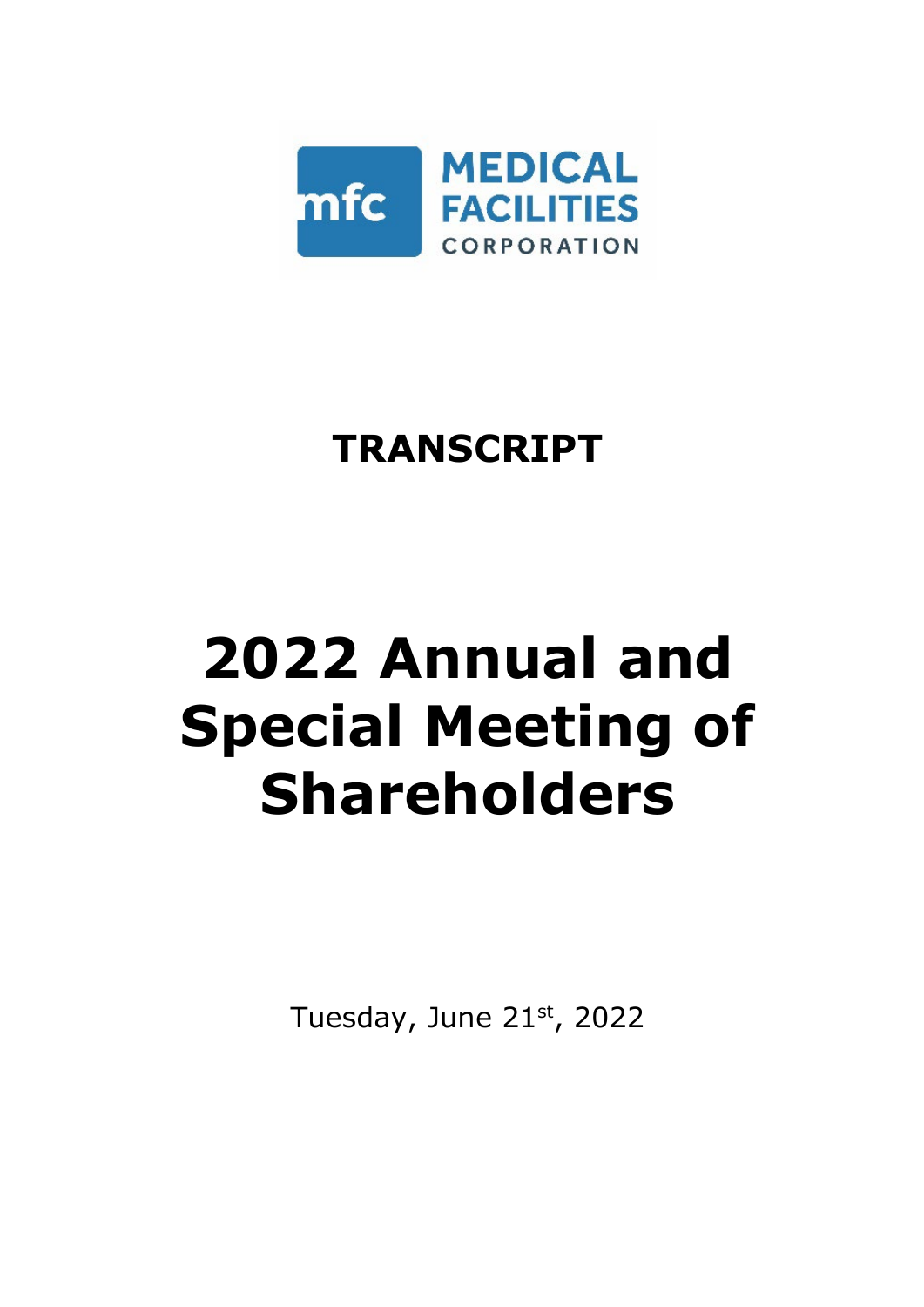**Operator:** Hello and welcome to the Annual and Special Meeting of Shareholders of Medical Facilities Corporation. Please note that today's meeting is being recorded. If you participate in today's meeting and disclose personal information you will be deemed to consent to the recording, transfer and use of same. If you disclose personal information of another person in today's meeting, you will be deemed to represent and warrant to Computershare and Medical Facilities Corporation, that you first obtained all required consents for the disclosure, recording, transfer, and use of such personal information from all appropriate persons before your disclosure.

It is now my pleasure to turn today's meeting over to Jeffrey Lozon, Chair of the Board of Directors at Medical Facilities Corporation. The floor is yours.

# **Overview**

Jeffrey Lozon

#### *Chair of the Board of Directors, Medical Facilities Corporation*

Good morning. It is now 11.00 AM Eastern Time and I would ask that the Annual and Special Meeting of Shareholders come to order. Ladies and gentlemen, my name is Jeffrey Lozon. As chair, I would like to welcome you to the 2022 Annual and Special Meeting of Shareholders of Medical Facilities Corporation.

Before we begin the formal portion of the meeting, let me introduce the other speakers, Mr. Robert Horrar, the company's President and Chief Executive Officer, and Mr. David Watson, the company's Chief Financial Officer.

#### **Rules of the Meeting**

As this meeting is held virtually via live webcast, please note the following rules for the orderly conduct of the meeting. Questions in respect of motion can be submitted by any registered shareholder or duly appointed proxyholder using the Q&A feature on the virtual interface. Questions will be addressed during the question period at the end of the meeting, provided that questions regarding procedural matters or directly related to the motions before the meeting may be addressed during the meeting.

For the purposes of the meeting today, voting on all matters will be conducted by electronic ballot. Registered shareholders and duly appointed proxyholders will be asked to vote on each business item after the presentation of all business items. When you are asked to vote, you may do so using the vote feature on the virtual interface. You will only have a certain amount of time to do so when the polls are open.

I will act as chair of the meeting, I will ask David Watson to act as Secretary of the meeting, and Bernadette Villarica of Computershare Investor Services, Inc. to act as scrutineer.

In view of the need to attend to a number of formal matters, certain shareholders or their proxies have volunteered to move, and second resolutions where required. While this procedure will facilitate the handling of the formal matters, any shareholder or proxyholder may ask questions.

I would also like to remind you that only registered shareholders or duly appointed proxyholders that have logged into the meeting using their previously obtained control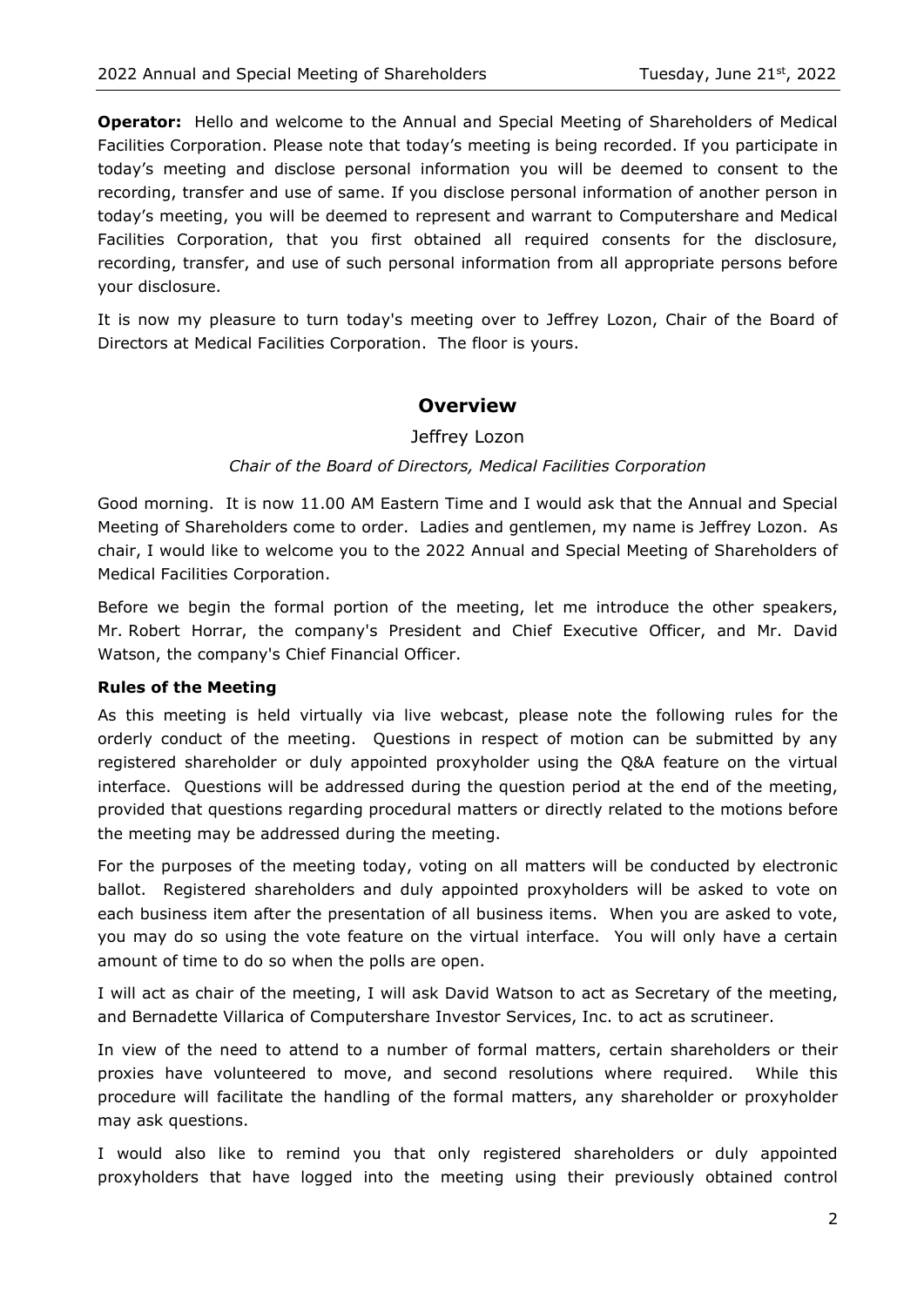number or username are entitled to vote or submit questions in this meeting in the designated field on the virtual interface.

The last Annual and Special Meeting of Shareholders was held on May 13th, 2021. Any shareholder who wishes to review the minutes of that meeting should contact us by using the Q&A feature on the virtual interface. I am also tabling a copy of the 2021 audited financial statements. These are publicly available, as are the proxy materials, and are posted on our website and SEDAR.

Please note that upon completion of the meeting, the CEO and the CFO will be making a presentation. Following their presentation, they will endeavor to address questions you may have that are submitted using the Q&A feature on the virtual interface. Accordingly, during the formal portion of this meeting I would ask that you'd limit your submitted questions to those matters directly related to the specific matters being considered.

Shareholders have been provided with notice and proxy materials for this meeting in accordance with applicable laws, and these are publicly available and posted on our website and SEDAR. I have been advised by the scrutineer that prior to the meeting, proxies were received from the holders of 15,752,826 shares or approximately 52% of all shares entitled to be voted. As a result, we have a quorum for this meeting and the meeting is properly constituted for the transaction of business.

#### **Voting Procedures**

We will now proceed with a formal part of our agenda. Before we consider the business of the meeting, I would like to outline the voting procedures to be used at today's meeting. We will conduct each vote by way of a vote feature on the virtual interface and those submitted by proxy.

If you have voted your shares by proxy prior to the start of this meeting, your vote has been received by the scrutineer, and there is no need to vote these shares during the meeting unless you wish to revoke or change your vote. Polls on the individual business items will be open for voting once the motions are put forth for the business items to be considered at the meeting.

Registered shareholders who have not submitted a proxy and wish to vote their shares, or who wish to change the vote, may do so by clicking on the poll button on the screen. Duly appointed and registered proxyholders may also vote using the same method.

#### **Resolutions to be considered at the Meeting**

I will now present the three resolutions that will be considered at this meeting.

#### *Resolution #1*

The first item of business for which this meeting has been called is the election of seven directors to hold office until the next annual meeting of shareholders of the company, or until their successors are duly elected or appointed. The management information circulars states that there are seven candidates proposed. The Secretary will now read their names.

**David Watson:** The names of the nominees are Lois Cormack, Stephen Dineley, Erin S. Enright, Michael Gisser, Robert O. Horrar, Jason Redman, Reza Shahim.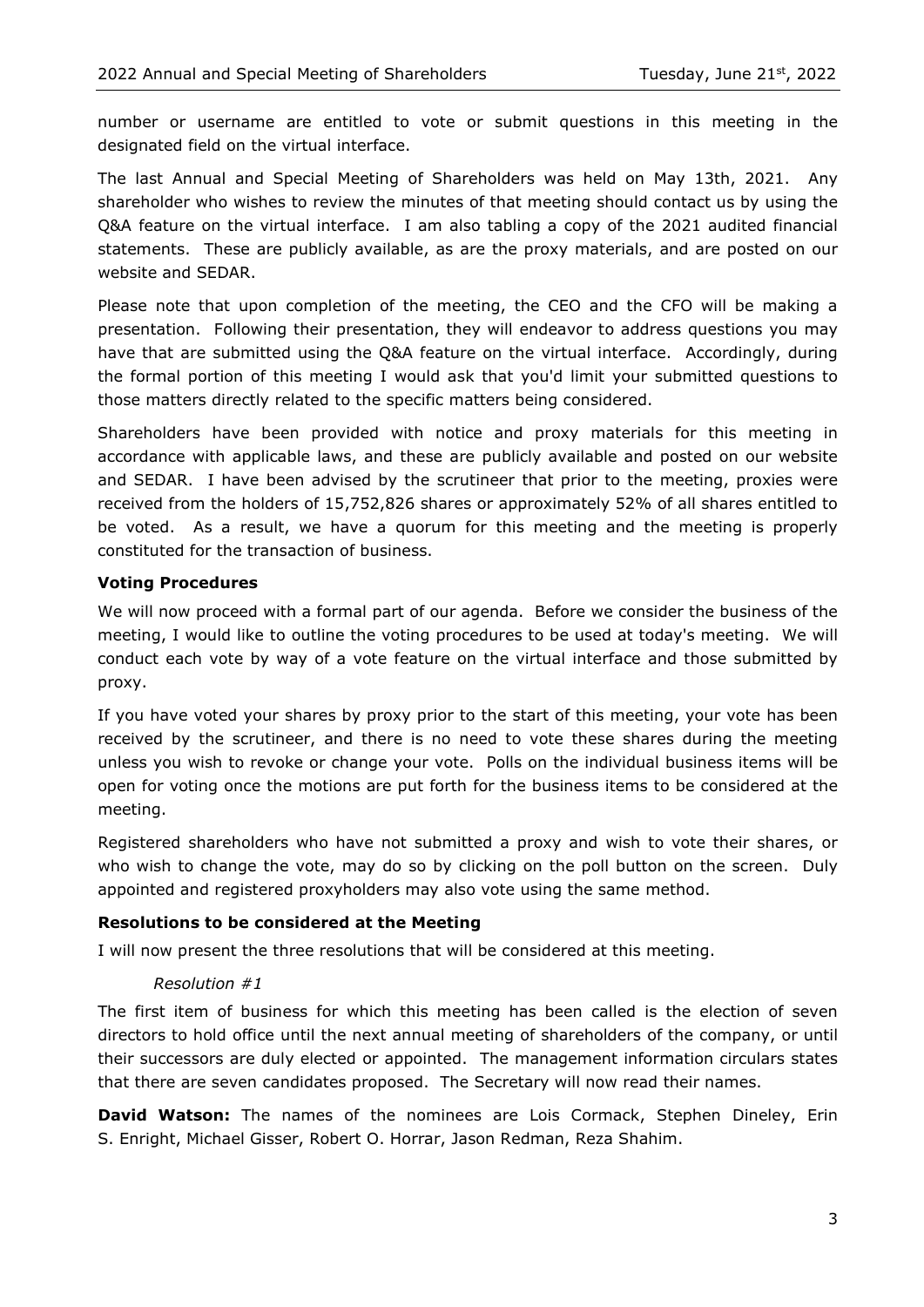**Jeffrey Lozon:** Since no further nominations have been received in the required timelines, I declare the nominations closed. Seven persons have been nominated as directors and there are seven directors to be elected. Can I please have a motion for the election of directors?

**Speaker:** Mr. Chair, I hereby move that each of the seven persons whose names have been read to this meeting by the Secretary for election as the director of the company be elected to serve until the annual meeting of shareholders to be held in 2023, or until his or her successor is duly elected or appointed, or he or she otherwise ceases to hold office.

**Speaker:** Mr. Chair, I second the motion.

#### *Resolution #2*

**Jeffrey Lozon:** The next item of business for which this meeting has been called is to consider, and, if thought appropriate, to approve a resolution reappointing KPMG LLP as auditors of the company and authorize the Board of Directors to fix the remuneration of the auditors.

In order to be approved, the resolution must be passed by a majority of the votes cast thereon. Can I please have a motion for the reappointment of the auditors?

**Speaker:** Mr. Chair, I hereby move that KPMG LLP be reappointed as auditors of the company, at a remuneration to be fixed by the Board of Directors of the company.

**Speaker:** Mr. Chair, I second the motion.

#### *Resolution #3*

**Jeffrey Lozon:** The next item of business for which this meeting has been called is to consider and, if thought appropriate, to approve a special resolution approving an amendment to the articles of the company to remove the requirement that a majority of directors be resident Canadians, as more particularly set forth in the management information circular.

In order to be approved, the resolution must be passed by not less than two-thirds of the votes cast thereon. Can I please have a motion for the amendment to the articles?

**Speaker:** Mr. Chair, I hereby move that the special resolution amending the articles of the company to remove the requirements that a majority of directors be resident Canadians, as more particularly set forth in the management information circular, be approved.

**Speaker:** Mr. Chair, I second the motion.

# **Q&A**

**Jeffrey Lozon:** Thank you. Are there any questions regarding the three motions to be voted upon? I now invite Trevor Heisler of National Public Relations to read any questions submitted.

**Trevor Heisler:** Good morning, Mr. Chair. Please wait a moment while I gather any questions submitted through the Q&A feature.

I see no questions submitted through the Q&A feature. Please go ahead, Mr. Chair.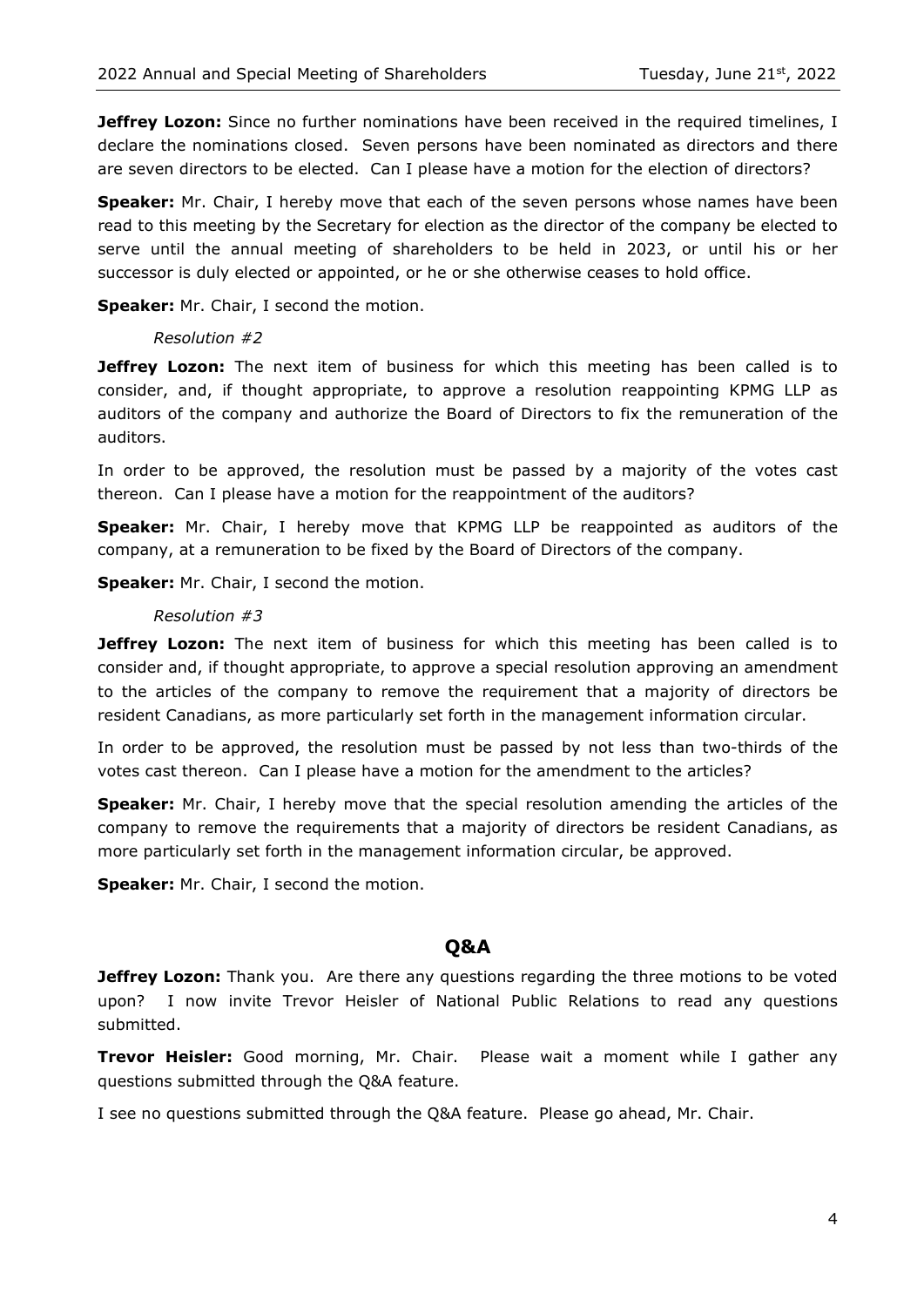#### **Voting**

**Jeffrey Lozon:** The polls are now open to vote on the election of directors, the appointment of auditors, and the amendment to the articles. At this point, all registered shareholders and duly appointed proxyholders, who have properly logged in with their control numbers or their username and wish to vote, will be able to see on the screen all motions being brought forth at this meeting.

Please register your votes by accessing the voting page and selecting the 'for' or 'withhold' buttons next to the name of each proposed director and next to the resolution with respect to the appointment of KPMG LLP as the company's auditors. Please also register your votes for selecting the 'for' or 'against' buttons next to the special motion to amend the articles of the company.

We will provide registered shareholders and duly appointed proxyholders approximately one more minute to complete the electronic ballots. Once the electronic balloting closes, the voting pages will disappear, and your votes will automatically be submitted.

#### **Results of Voting**

Now that everyone has had the opportunity to vote, I declare the polls for each item to be voted upon to be closed. I have been advised by the scrutineer that all of the ballots and proxies deposited for the meeting have been counted and all three of the motions have passed.

In respect to the election of directors, the Board of Directors of Medical Facilities Corporation has adopted what is commonly referred to as a majority voting policy. Under this policy, a director is required to tender his or her resignation if he or she receives more 'withhold' votes than votes cast 'for' his or her election.

The scrutineer's report on the vote regarding the election of directors shows that each of the nominees would receive a greater number of votes 'for' his or her election than would be 'withheld' from his or her election, and none of the nominees would have to tender their resignation under Medical Facilities Corporation's majority voting policy.

Therefore, I declare that each of the seven nominees whose name has been read by the Secretary has been elected a director of the company to hold office until the close of the next annual meeting of shareholders, or until his or her successor is duly elected, or he or she otherwise ceases to hold office. Congratulations.

In respect to the appointment of auditors, the scrutineer's report on the vote regarding the reappointment of the auditors shows that the resolution has passed. Therefore, I declare that KPMG LLP has been reappointed as auditors of the company, and that the Board of Directors is authorized to fix the remuneration of the auditors.

In respect of the amendment to the articles, the scrutineer's report on the vote regarding amendment to the article shows the resolution has passed. Therefore, I declare that the amendment has been duly approved by shareholders.

As we have not received any requests for further business to come before the meeting, I declare the meeting terminated. I would now like to ask Robert Horrar and David Watson, the company's CEO and CFO, to make a presentation and to answer your questions.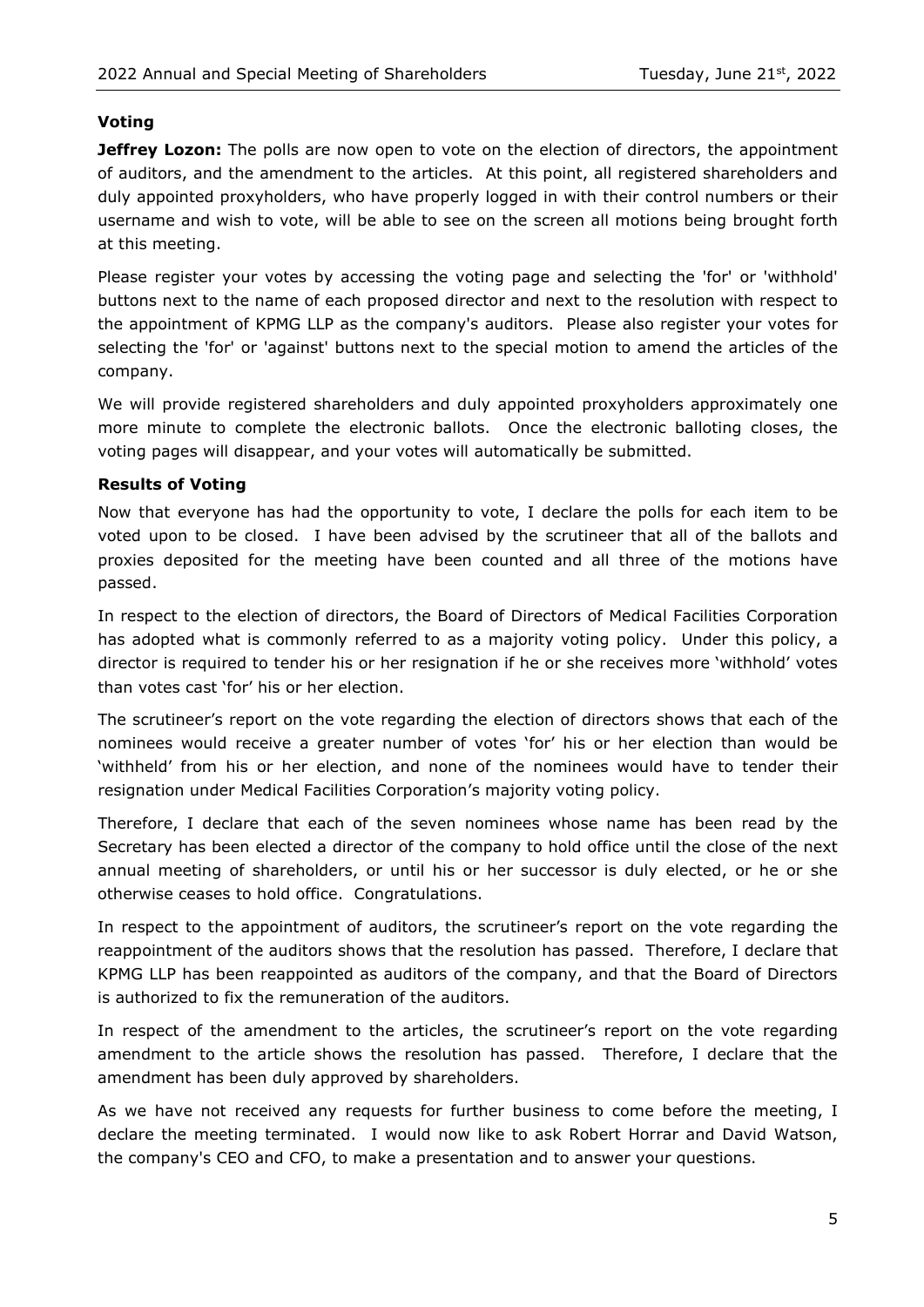# **2021 Overview**

# Robert Horrar

# *President & CEO, Medical Facilities Corporation*

Thank you, Jeff. And good morning, everyone. I appreciate you joining us today. David and I will now provide an overview of the past year and the first quarter of 2022 as well as our outlook for the balance of the year. First, I would like to direct your attention to our disclaimer on the forward-looking statements as the following presentation should be viewed in the context of this disclaimer.

Looking back at 2021, obviously the pandemic continued to impact our business, but importantly our surgical case volumes continued to recover during the year. While 2021 volumes were still not back to pre-pandemic levels, they were up 8.9% compared to 2020.

The volume improvements compared to 2020 translated to improved financial results in 2021. Our total revenue and other income increased 9.6% to \$411.7 million, income from operations increased 14.1% to \$77.4 million, and our adjusted EBITDA increased 8.3% to a \$104.1 million.

On the growth front, in late 2021, we completed a 4,500 square foot expansion project at Arkansas Surgical Hospital, adding two operating rooms and three new recovery beds in its post-anesthesia care unit. This expansion allows more patients to access specialty care in this five-star hospital that prides itself on efficient, high-quality service.

Our strong cash flow performance throughout the year translated to improved shareholder returns in 2021. In the second half of the year, we announced a 15% increase in our quarterly dividend, commencing with our fourth quarter dividend that was paid in January of 2022.

In the latter part of 2021, we implemented a normal course issuer bid and repurchased 310,000 common shares from the open market by the end of December. Our improved cash flow performance last year, combined with the dividend increase and our share buyback, led to a 32.8% share price increase in 2021.

I would now like to turn the presentation over to David, who'll provide a brief overview of 2022 for first quarter results. David…

# **2022 First Quarter Results**

David Watson

# *CFO, Medical Facilities Corporation*

Thank you, Rob. Good morning, everyone. Please note that all dollar amounts in this presentation are in US dollars unless stated otherwise.

This slide illustrates the percentage variance by month in our surgical case volumes for January, February, and March of 2022 compared to pre-pandemic levels for the same months in 2019.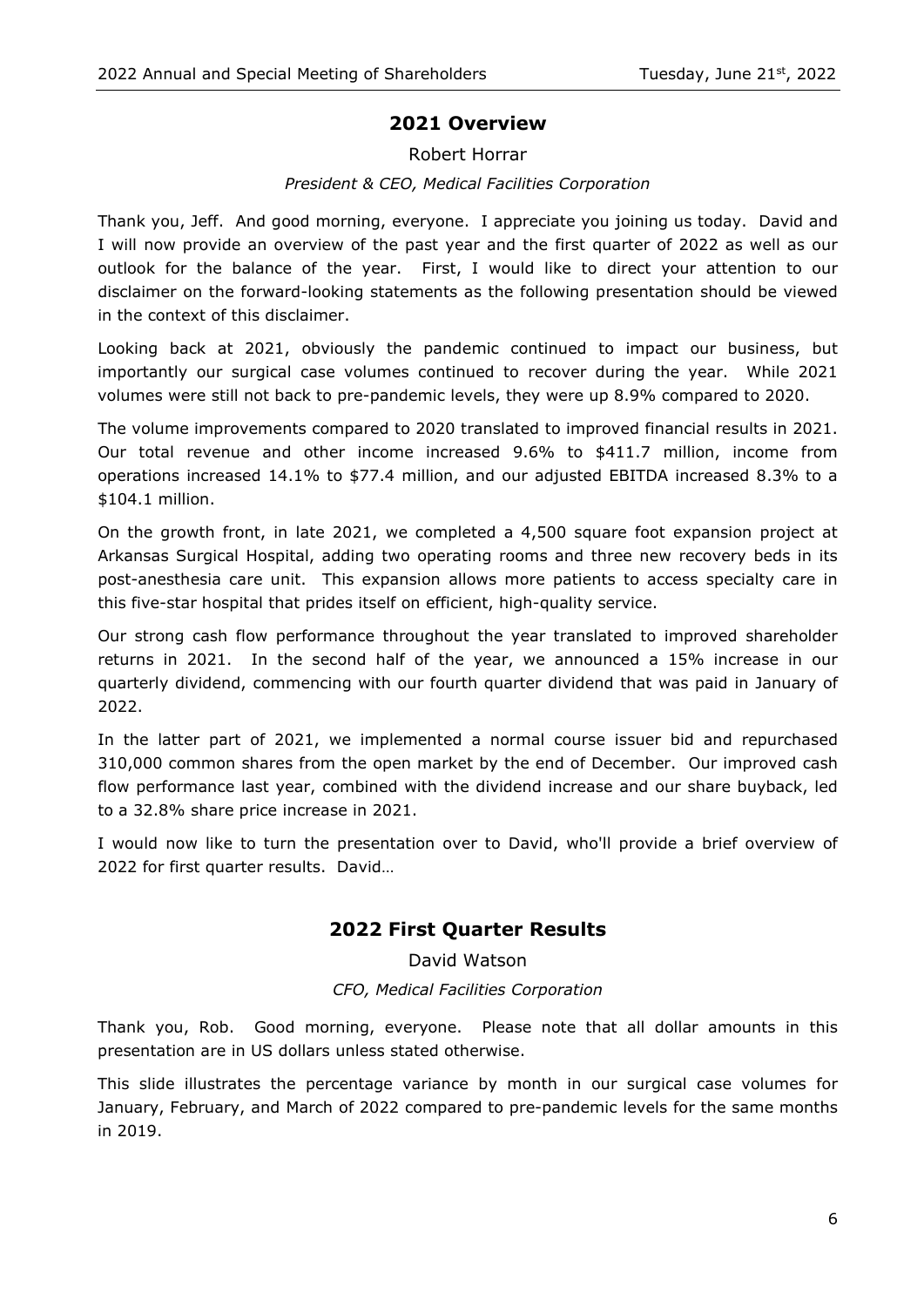The first quarter of this year began with the Omicron variant surging across North America, driving higher cancellation rates, and significantly impacting our operations in the month of January. As the Omicron surge began to subside, case volumes began to improve in February and more dramatically in March.

While our January 2022 surgical case volumes were down 2% from January 2021, they were down 17.4% compared to pre-pandemic levels in January 2019. Although surgical volumes began to improve in February and increased 11.9% over 2021, they were still 3.8% lower than February 2019.

March 2022 volumes increased 8% over 2021 and importantly, they exceeded March 2019 volumes by almost 12%. Overall, first-quarter 2022 surgical case volumes increased 6.1% compared to the prior year but remained 3.2% below the first quarter of 2019.

#### **Financial Results**

Last month, we released our first quarter 2022 financial results. Facility service revenue for the first quarter was \$100.8 million, up 7.2% from \$94 million in 2021. This increase results primarily from rising case volumes and the impact of Arkansas Surgical Hospital moving its anesthesia service and related billing in-house.

Facilities recognized \$1.8 million in government stimulus income in the first quarter, down 56.2% from the first quarter of 2021 as the various government programs expired. Total revenue and other income was \$102.6 million for the quarter, an increase of 4.6% compared to the first quarter of 2021.

Our share price appreciated 21.1% during the first quarter. This in turn resulted in higher share-based compensation costs, which fluctuate based on changes in the share price. These costs, combined with the impact of Arkansas Surgical Hospital bringing its anesthesia service and related billing in-house, largely drove the 38.1% increase in general administrative expenses for the quarter.

With higher operating expenses and less government stimulus income, income from operations was down 20% for the quarter and EBITDA of \$19.8 million was down 21.1% compared to Q1 of last year.

Overall, our balance sheet remains strong. At the end of the first quarter, we had cash and cash equivalents of \$50.3 million, and consolidated networking capital of \$61.4 million. Inclusive of lease liabilities as per IFRS 16, our net debt to equity stood at 0.49 times and our net debt to EBITDA on a last 12 months basis was 0.83 times. We remain well-resourced to capitalize on potential growth opportunities, and our leverage continues to be significantly lower than our US trading peers.

On that note, I will turn the presentation back over to Rob to discuss our outlook. Rob…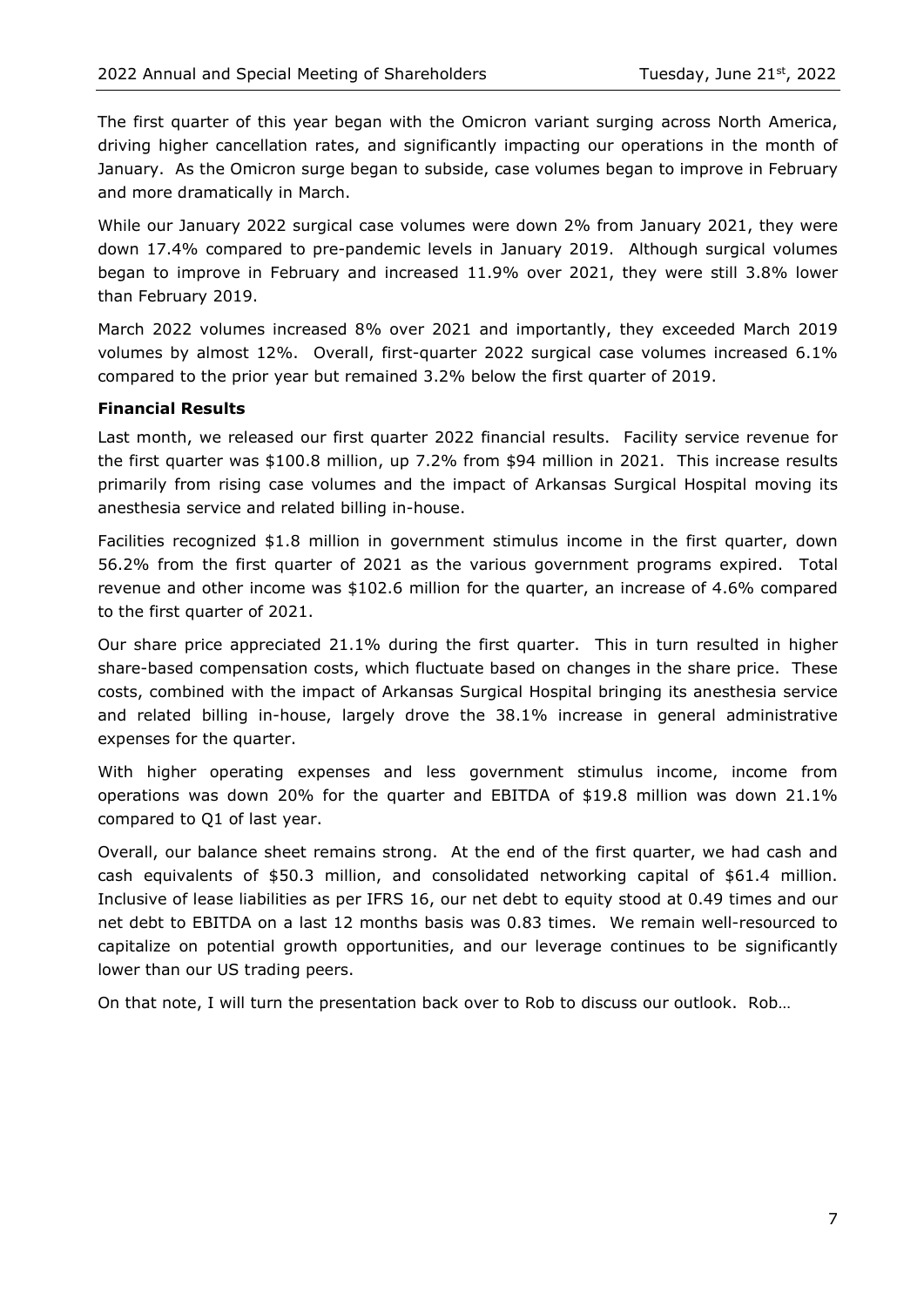# **Outlook**

# Robert Horrar

# *President & CEO, Medical Facilities Corporation*

Thank you, David. I would like to spend a moment highlighting a few reasons why we are excited about the future of MFC. In short, our business is well aligned for two of the major growth drivers for our industry, the aging population and the growth in outpatient procedures.

First, seniors' population remains the fastest-growing age group in the US. Today, there are approximately 60 million people aged 65 and older in the US and this number is expected to increase to over 73 million by the end of the decade. By 2030, every baby boomer or one out of every five Americans will be 65 and older.

There are currently more than 1 million total hip and knee replacement surgeries performed annually in the US. As the 65 and older population grows and people live longer, we expect there to be increased demand for musculoskeletal procedures. In fact, musculoskeletal diseases affect nearly 75% of age 65 and older. In other words, a growing senior citizen population equals to higher patient volumes.

Due in part to technological advancements and typically lower costs associated with outpatient surgeries, the number of these procedures performed in outpatient settings have been dramatically increasing over time. Finally, more and more orthopedic procedures continue to be approved in an outpatient setting.

With that ongoing shift to more procedures being done on an outpatient basis, it is no surprise that ambulatory care is one of the fastest-growing segments of the US healthcare industry. We believe the number of ASCs will grow significantly over the next five years. In fact, the ASC market size is projected to grow from \$37 billion to \$59 billion by 2028.

As David said earlier, we have a strong balance sheet, and are in a good position to evaluate the right growth opportunities as the pandemic subsides. ASCs remain an important part of our growth thesis. In addition to potential acquisitions, our pipeline includes de novo opportunities, similar to what we did with St. Luke's in 2020. The de novos do take time to develop and get up and running, but the return on investment is very compelling.

While we are encouraged by our recent quarter's momentum, our outlook for the balance of the year is tempered by global supply chain concerns and inflationary pressures that the whole industry is facing. We have been able to retain staff despite nationwide nursing shortage and have not had to rely on expensive contract labor. We continue to manage costs, to the extent possible, while ensuring our staff have everything they need to perform their job safely and effectively.

Before we move on to questions, I would like to express my gratitude to our entire team for their hard work and contributions. I would also like to thank all of our physician partners, nurses, facility leaders and staff as well, as all medical professionals for their dedication and their incredible efforts over these past couple of years.

Last but not least, I would like to thank you, our shareholders for your ongoing support. We'll now open the virtual floor questions and invite Trevor Heisler of National Public Relations to read any questions submitted.